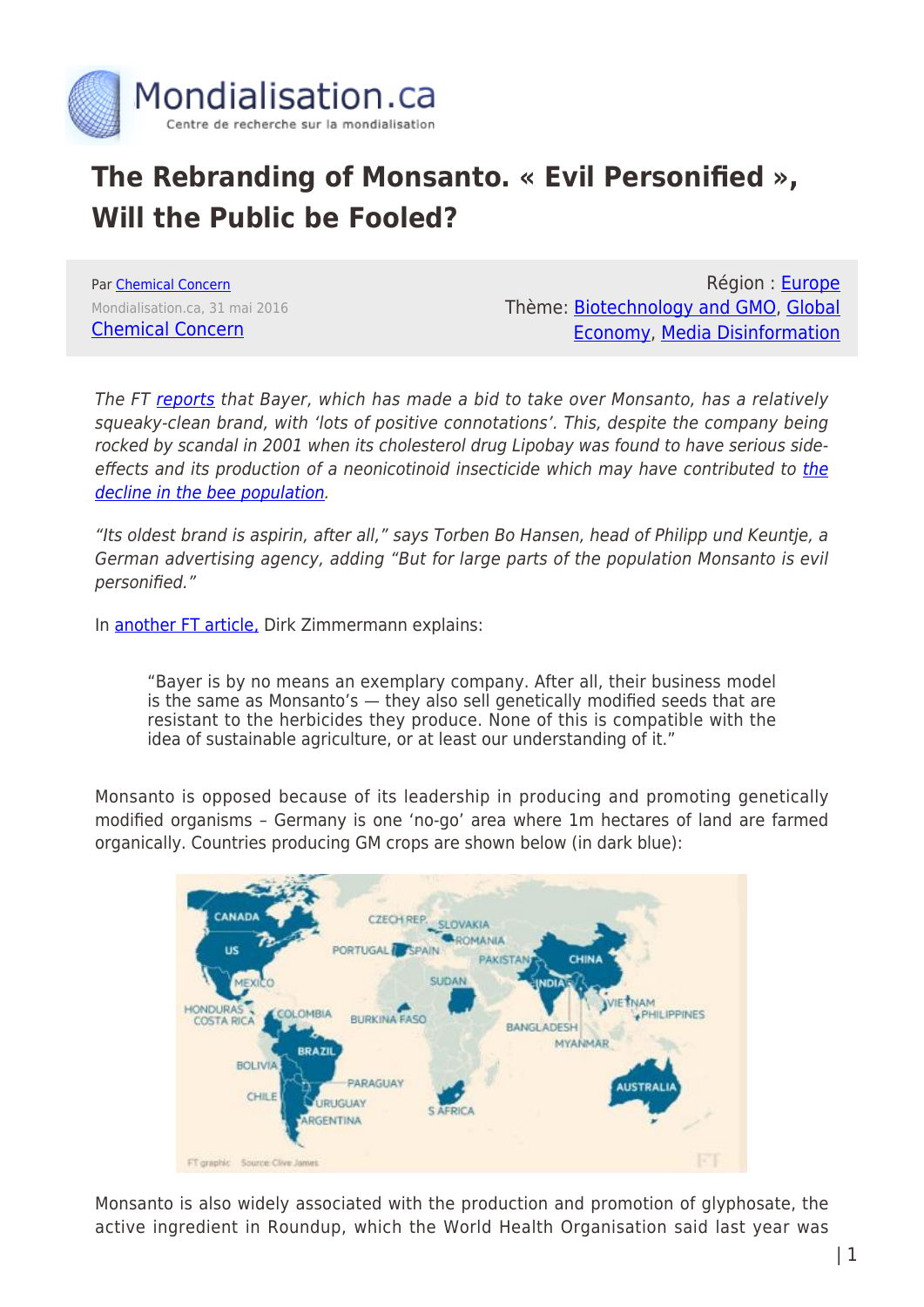probably carcinogenic. The EU is currently debating whether to relicence glyphosate, with many European governments opposed.



[C](https://gmandchemicalindustry9.wordpress.com/2016/05/29/rebrand-monsanto-will-the-99-be-fooled/countries-ban-label-gm-crops-14/)ountries banning or

labelling GMOs (compiled by Canadian campaigner)

"One option for Bayer would be to drop the Monsanto name if the transaction went through". Is rebranding the answer?

[The Brand Failures blogspot](http://brandfailures.blogspot.co.uk/2007/04/rebranding-failures-windscale-to.html) recalls that when massive amounts of radioactive material were released from the UK's Windscale atomic works in 1957, following a serious fire, the local community in Cumbria were understandably terrified about the health implications of uncontained radiation. Rather than close the plant down, the government believed the best way to put distance between the disaster and the nuclear plant as a whole was to change the name, from Windscale to Sellafield.

"The potential is definitely there for Bayer's brand to suffer in a takeover," adds Hansen. "One option for Bayer would be to drop the Monsanto name if the transaction went through, to prevent that "negative sentiment carrying over to the new company" said Jeffrey Stafford, analyst at Morningstar (investment management).